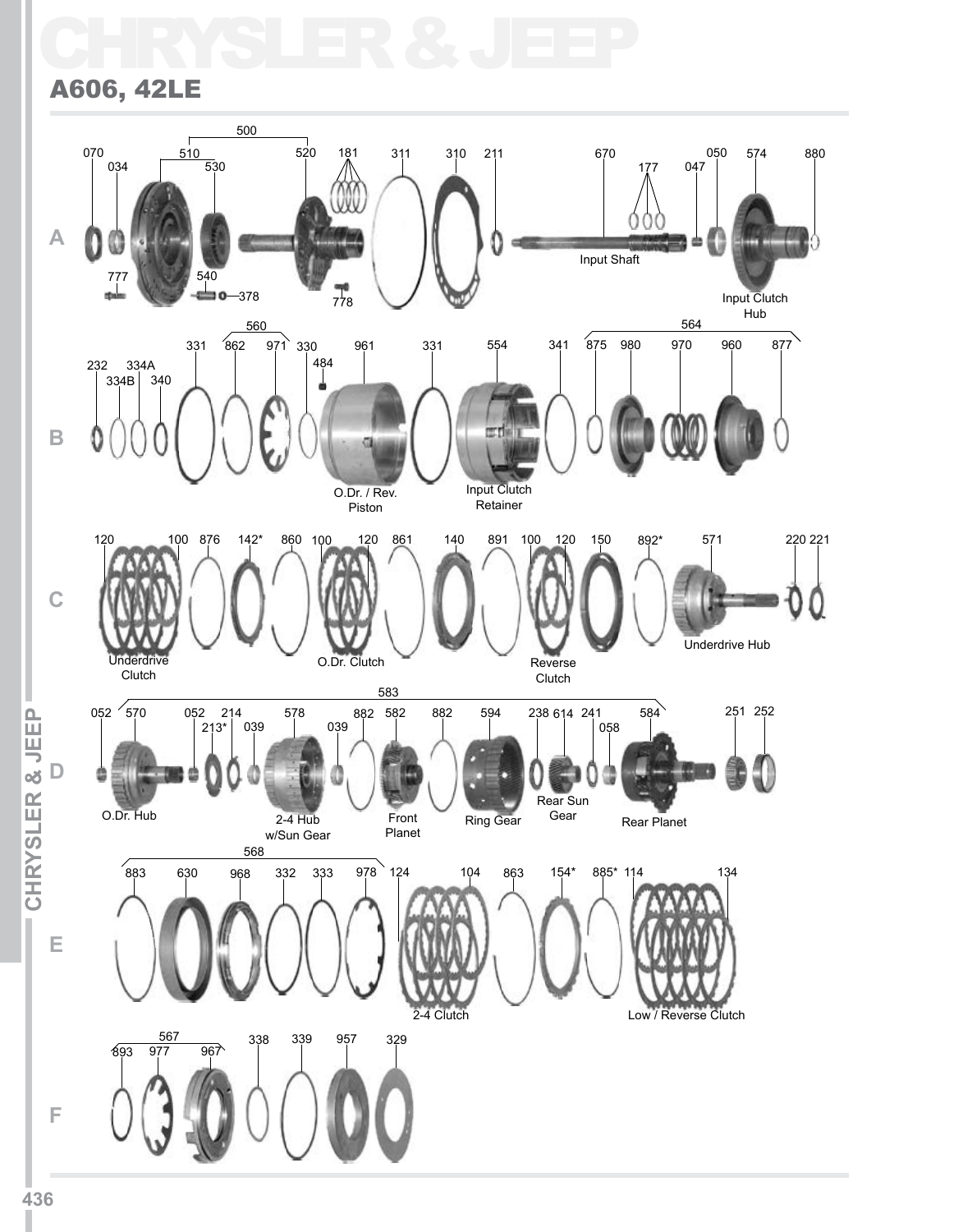# CHRYSLER & JEEP

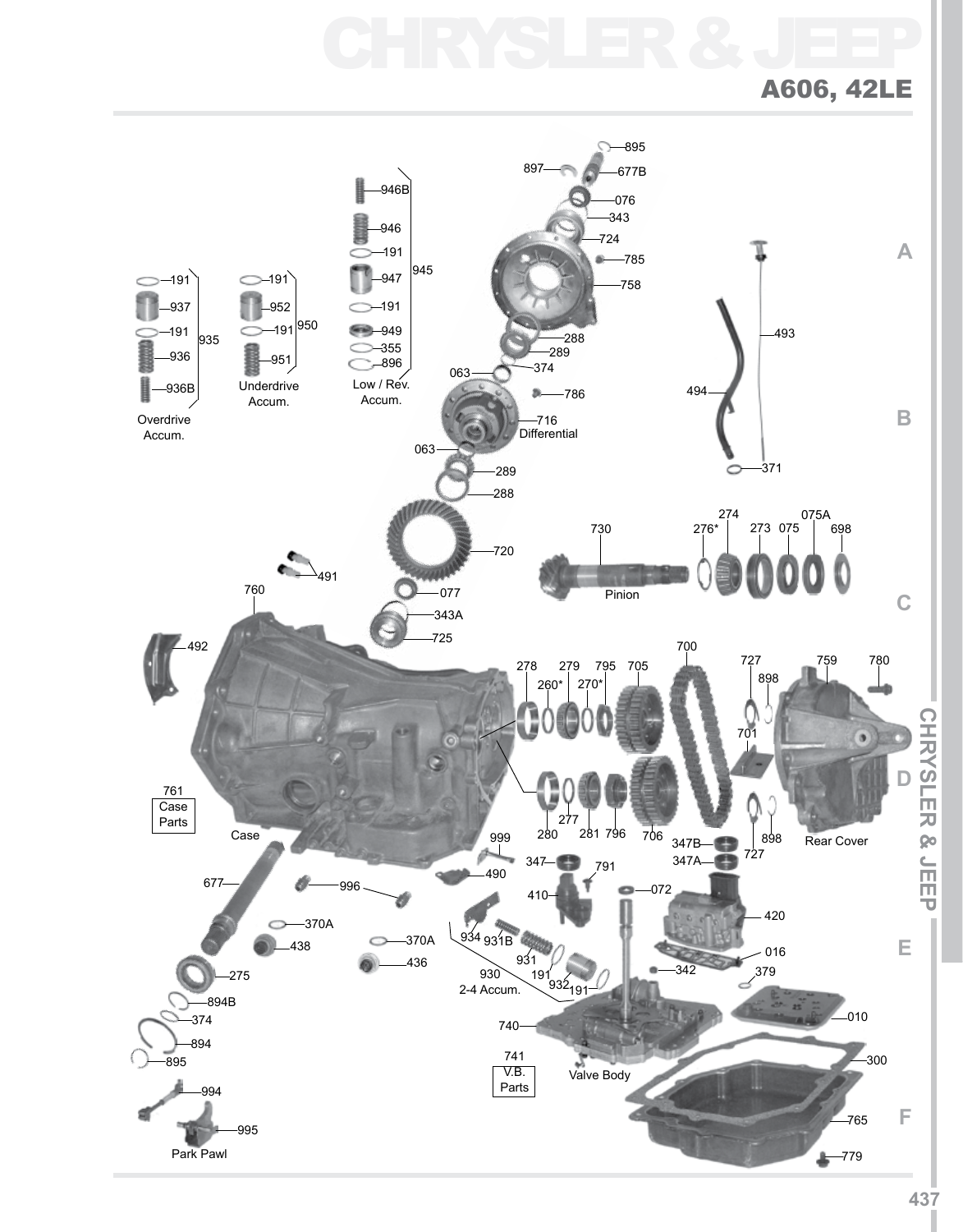# **A606, 42LE**

ILL# Part# QTY **REF# OVERHAUL KITS & PISTON KITS** NI........... K61900.................... Overhaul Kit, A606/42LE 1993-Up ... **MASTER L/STEEL KITS Example 2018 MASTER W/STEELS KITS FILTERS** *CONTRACTE* MISCELLANEOUS FILTERS **EXAMPLE SUSHINGS Excellent METAL CLAD SEALS And CLAD SEALS FRICTIONS STEELS** TRA TRANSPORTED TRANSPORTED TRANSPORTED TRANSPORTED TRANSPORTED TRANSPORTED TRANSPORTED TRANSPORTED TRANSPORTED TRANSPORTED TRANSPORTED TRANSPORTED TRANSPORTED TRANSPORTED TRANSPORTED TRANSPORTED TRANSPORTED TRANSPORTED TR **PRESSURE PLATES** 

ш

۵۸

တ

Ĺ 三〇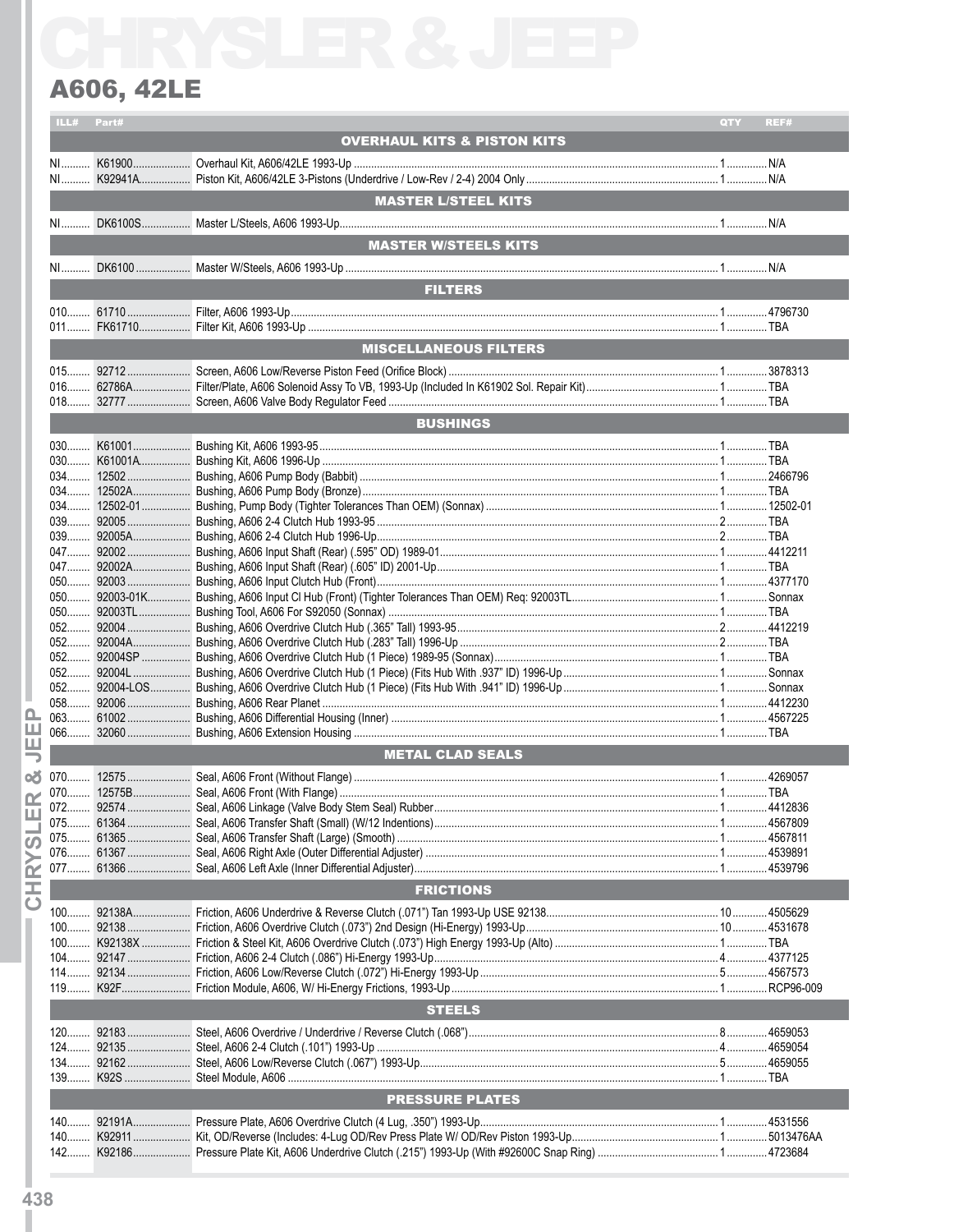#### **A606.42LE**

| ILL# Part# |                               | QTY | REF# |
|------------|-------------------------------|-----|------|
|            |                               |     |      |
|            |                               |     |      |
|            |                               |     |      |
|            |                               |     |      |
|            |                               |     |      |
|            |                               |     |      |
|            |                               |     |      |
|            |                               |     |      |
|            |                               |     |      |
|            |                               |     |      |
|            |                               |     |      |
|            |                               |     |      |
|            |                               |     |      |
|            |                               |     |      |
|            |                               |     |      |
|            |                               |     |      |
|            |                               |     |      |
|            |                               |     |      |
|            |                               |     |      |
|            |                               |     |      |
|            | <b>VALVE BODY KITS</b>        |     |      |
|            |                               |     |      |
|            |                               |     |      |
|            | <b>SEALING RINGS</b>          |     |      |
|            |                               |     |      |
|            |                               |     |      |
|            |                               |     |      |
|            |                               |     |      |
|            |                               |     |      |
|            |                               |     |      |
|            |                               |     |      |
|            |                               |     |      |
|            | <b>WASHERS &amp; BEARINGS</b> |     |      |
|            |                               |     |      |
|            |                               |     |      |
|            |                               |     |      |
|            |                               |     |      |
|            |                               |     |      |
|            |                               |     |      |
|            |                               |     |      |
|            |                               |     |      |
|            |                               |     |      |
|            |                               |     |      |
|            |                               |     |      |
|            |                               |     |      |
|            |                               |     |      |
|            |                               |     |      |
|            |                               |     |      |
| $213$      |                               |     |      |
|            |                               |     |      |
|            |                               |     |      |
|            |                               |     |      |
|            |                               |     |      |
| 221        |                               |     |      |
| 232        |                               |     |      |
|            |                               |     |      |
|            |                               |     |      |
|            |                               |     |      |
| $252$      |                               |     |      |
|            |                               |     |      |
|            |                               |     |      |
|            |                               |     |      |
|            |                               |     |      |
|            |                               |     |      |
|            |                               |     |      |
|            |                               |     |      |
|            |                               |     |      |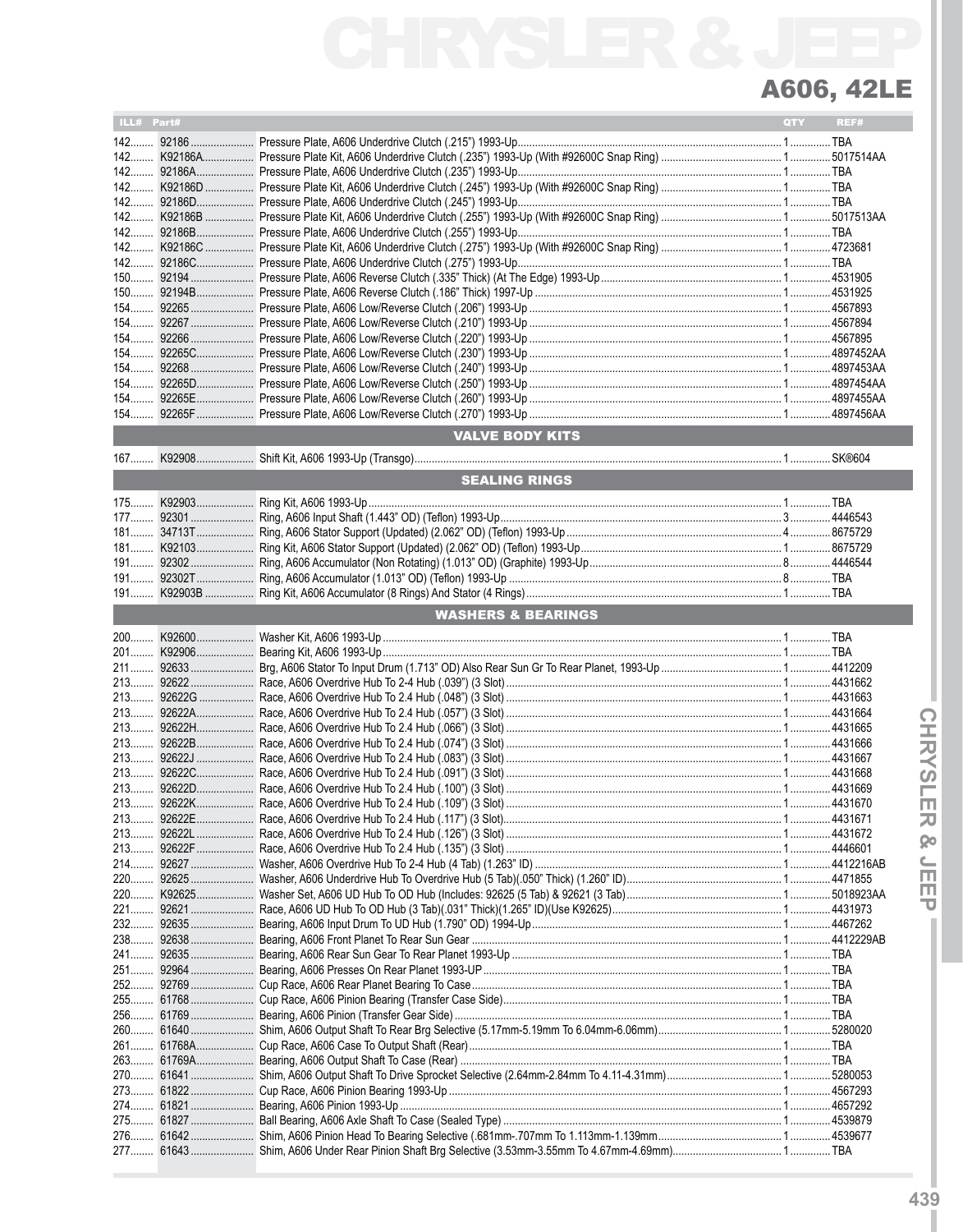|             | ILL# Part# |  |                                        | QTY | REF# |  |  |
|-------------|------------|--|----------------------------------------|-----|------|--|--|
|             |            |  |                                        |     |      |  |  |
|             |            |  |                                        |     |      |  |  |
|             |            |  |                                        |     |      |  |  |
|             |            |  |                                        |     |      |  |  |
|             |            |  |                                        |     |      |  |  |
|             |            |  |                                        |     |      |  |  |
|             |            |  |                                        |     |      |  |  |
|             |            |  |                                        |     |      |  |  |
|             |            |  |                                        |     |      |  |  |
|             |            |  |                                        |     |      |  |  |
|             |            |  | <b>GASKETS &amp; RUBBER COMPONENTS</b> |     |      |  |  |
|             |            |  |                                        |     |      |  |  |
|             |            |  |                                        |     |      |  |  |
|             |            |  |                                        |     |      |  |  |
|             |            |  |                                        |     |      |  |  |
|             |            |  |                                        |     |      |  |  |
|             |            |  |                                        |     |      |  |  |
|             |            |  |                                        |     |      |  |  |
|             |            |  |                                        |     |      |  |  |
|             |            |  |                                        |     |      |  |  |
|             |            |  |                                        |     |      |  |  |
|             |            |  |                                        |     |      |  |  |
|             |            |  |                                        |     |      |  |  |
|             |            |  |                                        |     |      |  |  |
|             |            |  |                                        |     |      |  |  |
|             |            |  |                                        |     |      |  |  |
|             |            |  |                                        |     |      |  |  |
|             |            |  |                                        |     |      |  |  |
|             |            |  |                                        |     |      |  |  |
|             |            |  |                                        |     |      |  |  |
|             |            |  |                                        |     |      |  |  |
|             |            |  |                                        |     |      |  |  |
|             |            |  |                                        |     |      |  |  |
|             |            |  |                                        |     |      |  |  |
|             |            |  |                                        |     |      |  |  |
|             |            |  |                                        |     |      |  |  |
|             |            |  |                                        |     |      |  |  |
| o.          |            |  |                                        |     |      |  |  |
| ш           |            |  | <b>TECHNICAL MANUALS</b>               |     |      |  |  |
| Ш           |            |  |                                        |     |      |  |  |
|             |            |  |                                        |     |      |  |  |
| න්          |            |  |                                        |     |      |  |  |
| $\alpha$    |            |  | <b>ELECTRICAL COMPONENTS</b>           |     |      |  |  |
| ш           |            |  |                                        |     |      |  |  |
|             |            |  |                                        |     |      |  |  |
| ၯ           |            |  |                                        |     |      |  |  |
|             | 424        |  |                                        |     |      |  |  |
| ĺΜ          | 424.       |  |                                        |     |      |  |  |
| H           | $436$      |  |                                        |     |      |  |  |
| $\mathbf C$ | $438$      |  |                                        |     |      |  |  |
|             |            |  |                                        |     |      |  |  |
|             | 445        |  |                                        |     |      |  |  |
|             | NL         |  |                                        |     |      |  |  |
|             |            |  | <b>MISCELLANEOUS COMPONENTS</b>        |     |      |  |  |
|             |            |  |                                        |     |      |  |  |
|             |            |  |                                        |     |      |  |  |
|             | $490$      |  |                                        |     |      |  |  |
|             |            |  |                                        |     |      |  |  |
|             |            |  |                                        |     |      |  |  |
|             |            |  |                                        |     |      |  |  |
|             |            |  | <b>PUMPS &amp; PUMP COMPONENTS</b>     |     |      |  |  |
|             |            |  |                                        |     |      |  |  |
|             |            |  |                                        |     |      |  |  |
|             |            |  |                                        |     |      |  |  |
|             |            |  |                                        |     |      |  |  |
|             |            |  |                                        |     |      |  |  |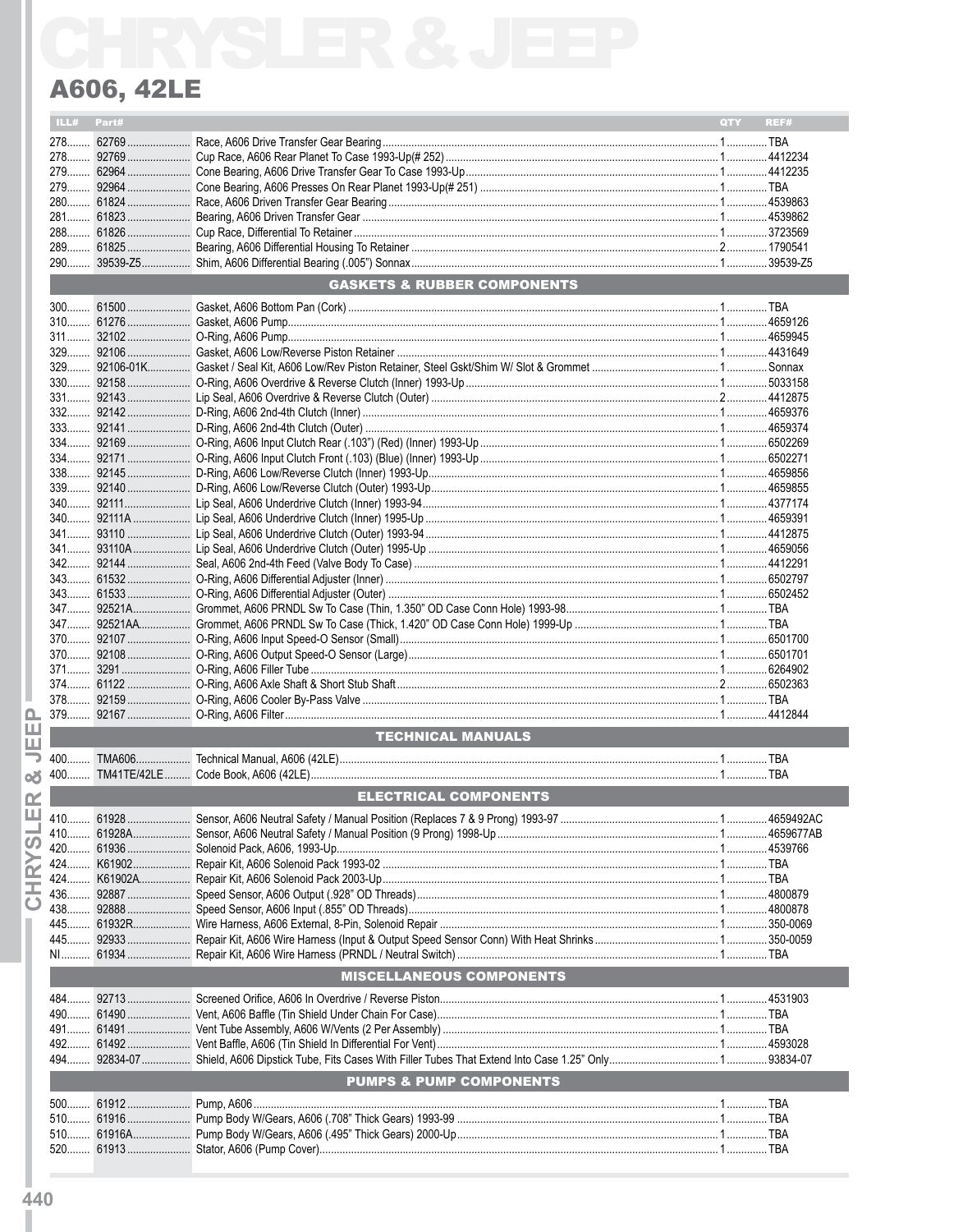## CHRYSLER & JEEP A606, 42LE

| ILL# Part#                      |  |                                                    | QTY | REF# |  |  |
|---------------------------------|--|----------------------------------------------------|-----|------|--|--|
| 530                             |  |                                                    |     |      |  |  |
| 540                             |  |                                                    |     |      |  |  |
|                                 |  |                                                    |     |      |  |  |
|                                 |  |                                                    |     |      |  |  |
|                                 |  |                                                    |     |      |  |  |
|                                 |  | <b>DRUMS, CLUTCH HUBS &amp; DRUM PISTON KITS</b>   |     |      |  |  |
|                                 |  |                                                    |     |      |  |  |
|                                 |  |                                                    |     |      |  |  |
|                                 |  |                                                    |     |      |  |  |
|                                 |  |                                                    |     |      |  |  |
|                                 |  |                                                    |     |      |  |  |
|                                 |  |                                                    |     |      |  |  |
|                                 |  |                                                    |     |      |  |  |
|                                 |  |                                                    |     |      |  |  |
|                                 |  |                                                    |     |      |  |  |
|                                 |  |                                                    |     |      |  |  |
|                                 |  |                                                    |     |      |  |  |
|                                 |  |                                                    |     |      |  |  |
| 570                             |  |                                                    |     |      |  |  |
|                                 |  |                                                    |     |      |  |  |
| $574$                           |  |                                                    |     |      |  |  |
|                                 |  |                                                    |     |      |  |  |
|                                 |  |                                                    |     |      |  |  |
|                                 |  | <b>PLANETS, RING GEARS &amp; SUN GEARS</b>         |     |      |  |  |
|                                 |  |                                                    |     |      |  |  |
|                                 |  |                                                    |     |      |  |  |
|                                 |  |                                                    |     |      |  |  |
|                                 |  |                                                    |     |      |  |  |
|                                 |  |                                                    |     |      |  |  |
|                                 |  |                                                    |     |      |  |  |
|                                 |  |                                                    |     |      |  |  |
|                                 |  |                                                    |     |      |  |  |
|                                 |  |                                                    |     |      |  |  |
|                                 |  |                                                    |     |      |  |  |
|                                 |  | PISTON RETAINERS, SHAFTS & DIFFERENTIAL COMPONENTS |     |      |  |  |
|                                 |  |                                                    |     |      |  |  |
|                                 |  |                                                    |     |      |  |  |
|                                 |  |                                                    |     |      |  |  |
|                                 |  |                                                    |     |      |  |  |
|                                 |  |                                                    |     |      |  |  |
|                                 |  |                                                    |     |      |  |  |
|                                 |  |                                                    |     |      |  |  |
|                                 |  |                                                    |     |      |  |  |
|                                 |  |                                                    |     |      |  |  |
|                                 |  |                                                    |     |      |  |  |
|                                 |  |                                                    |     |      |  |  |
|                                 |  |                                                    |     |      |  |  |
|                                 |  |                                                    |     |      |  |  |
|                                 |  |                                                    |     |      |  |  |
|                                 |  |                                                    |     |      |  |  |
|                                 |  |                                                    |     |      |  |  |
|                                 |  |                                                    |     |      |  |  |
|                                 |  |                                                    |     |      |  |  |
|                                 |  |                                                    |     |      |  |  |
|                                 |  |                                                    |     |      |  |  |
|                                 |  |                                                    |     |      |  |  |
|                                 |  |                                                    |     |      |  |  |
|                                 |  |                                                    |     |      |  |  |
|                                 |  |                                                    |     |      |  |  |
| <b>VALVE BODIES (DACCO VB#)</b> |  |                                                    |     |      |  |  |
|                                 |  |                                                    |     |      |  |  |
|                                 |  |                                                    |     |      |  |  |
|                                 |  | <b>VALVE BODIES</b>                                |     |      |  |  |
|                                 |  |                                                    |     |      |  |  |
|                                 |  |                                                    |     |      |  |  |
|                                 |  |                                                    |     |      |  |  |
|                                 |  |                                                    |     |      |  |  |
|                                 |  |                                                    |     |      |  |  |
|                                 |  |                                                    |     |      |  |  |
|                                 |  |                                                    |     |      |  |  |
|                                 |  |                                                    |     |      |  |  |
|                                 |  | <b>VALVE BODY COMPONENTS</b>                       |     |      |  |  |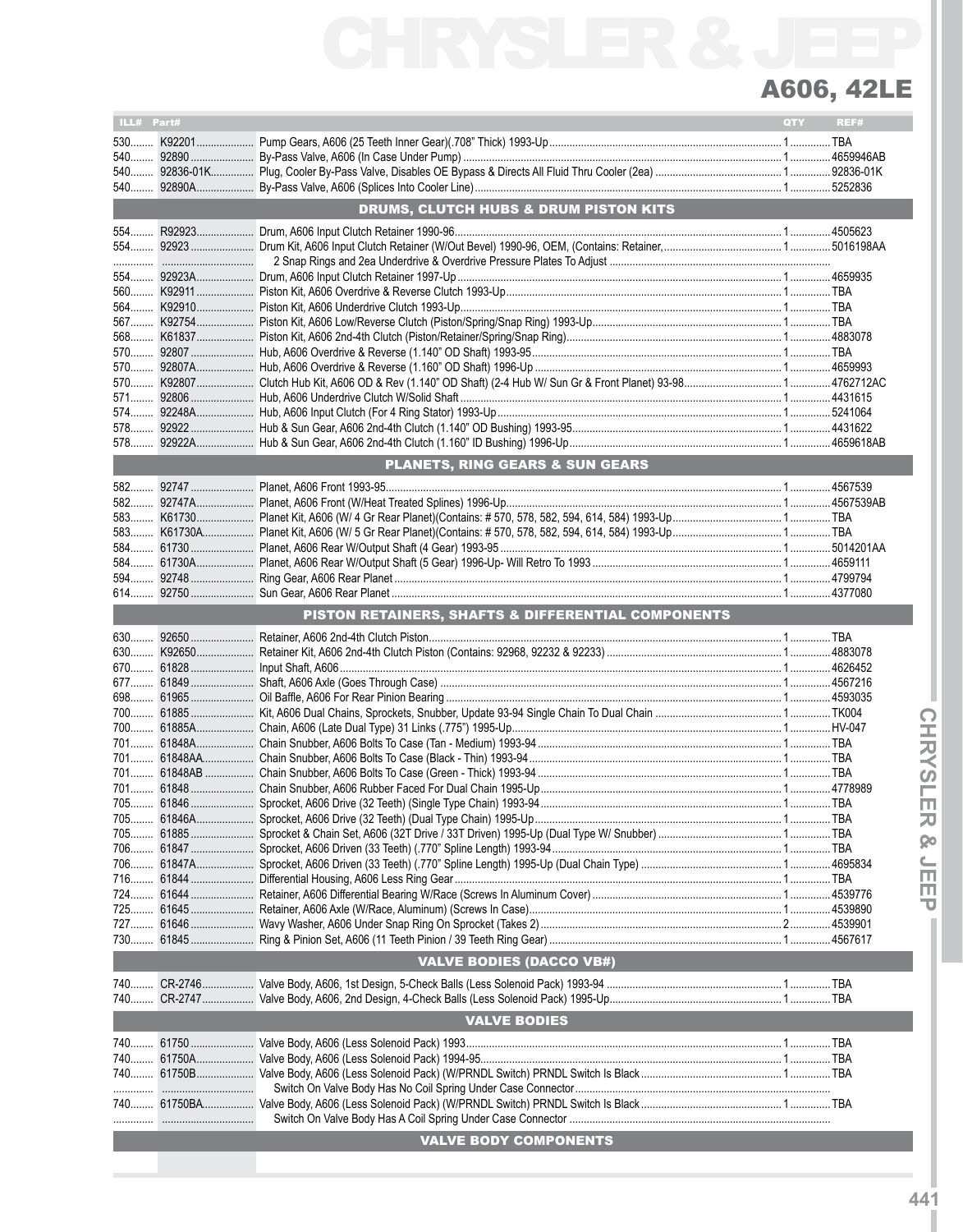| ILL# |       |                                                            |     |      |
|------|-------|------------------------------------------------------------|-----|------|
|      | Part# |                                                            | QTY | REF# |
|      |       |                                                            |     |      |
|      |       |                                                            |     |      |
|      |       |                                                            |     |      |
|      |       |                                                            |     |      |
|      |       |                                                            |     |      |
|      |       |                                                            |     |      |
|      |       |                                                            |     |      |
|      |       | <b>COVERS, CASES, CASE COMPONENTS, PANS &amp; HOUSINGS</b> |     |      |
|      |       |                                                            |     |      |
|      |       |                                                            |     |      |
|      |       |                                                            |     |      |
|      |       |                                                            |     |      |
|      |       |                                                            |     |      |
|      |       |                                                            |     |      |
|      |       |                                                            |     |      |
|      |       |                                                            |     |      |
|      |       | <b>SNAP RINGS, PISTONS, SPRINGS &amp; MISCELLANEOUS</b>    |     |      |
|      |       |                                                            |     |      |
|      |       |                                                            |     |      |
|      |       |                                                            |     |      |
|      |       |                                                            |     |      |
|      |       |                                                            |     |      |
|      |       |                                                            |     |      |
|      |       |                                                            |     |      |
|      |       |                                                            |     |      |
|      |       |                                                            |     |      |
|      |       |                                                            |     |      |
|      |       |                                                            |     |      |
|      |       |                                                            |     |      |
|      |       |                                                            |     |      |
|      |       |                                                            |     |      |
|      |       |                                                            |     |      |
|      |       |                                                            |     |      |
|      |       |                                                            |     |      |
|      |       |                                                            |     |      |
|      |       |                                                            |     |      |
|      |       |                                                            |     |      |
|      |       |                                                            |     |      |
|      |       |                                                            |     |      |
|      |       |                                                            |     |      |
|      |       |                                                            |     |      |
|      |       |                                                            |     |      |
|      |       |                                                            |     |      |
|      |       |                                                            |     |      |
|      |       |                                                            |     |      |
|      |       |                                                            |     |      |
| 936  |       |                                                            |     |      |
|      |       |                                                            |     |      |
|      |       |                                                            |     |      |
|      |       |                                                            |     |      |
|      |       |                                                            |     |      |
|      |       |                                                            |     |      |
|      |       |                                                            |     |      |
|      |       |                                                            |     |      |
|      |       |                                                            |     |      |
|      |       |                                                            |     |      |
|      |       |                                                            |     |      |
|      |       |                                                            |     |      |
|      |       |                                                            |     |      |
|      |       |                                                            |     |      |
|      |       |                                                            |     |      |
|      |       |                                                            |     |      |
|      |       |                                                            |     |      |